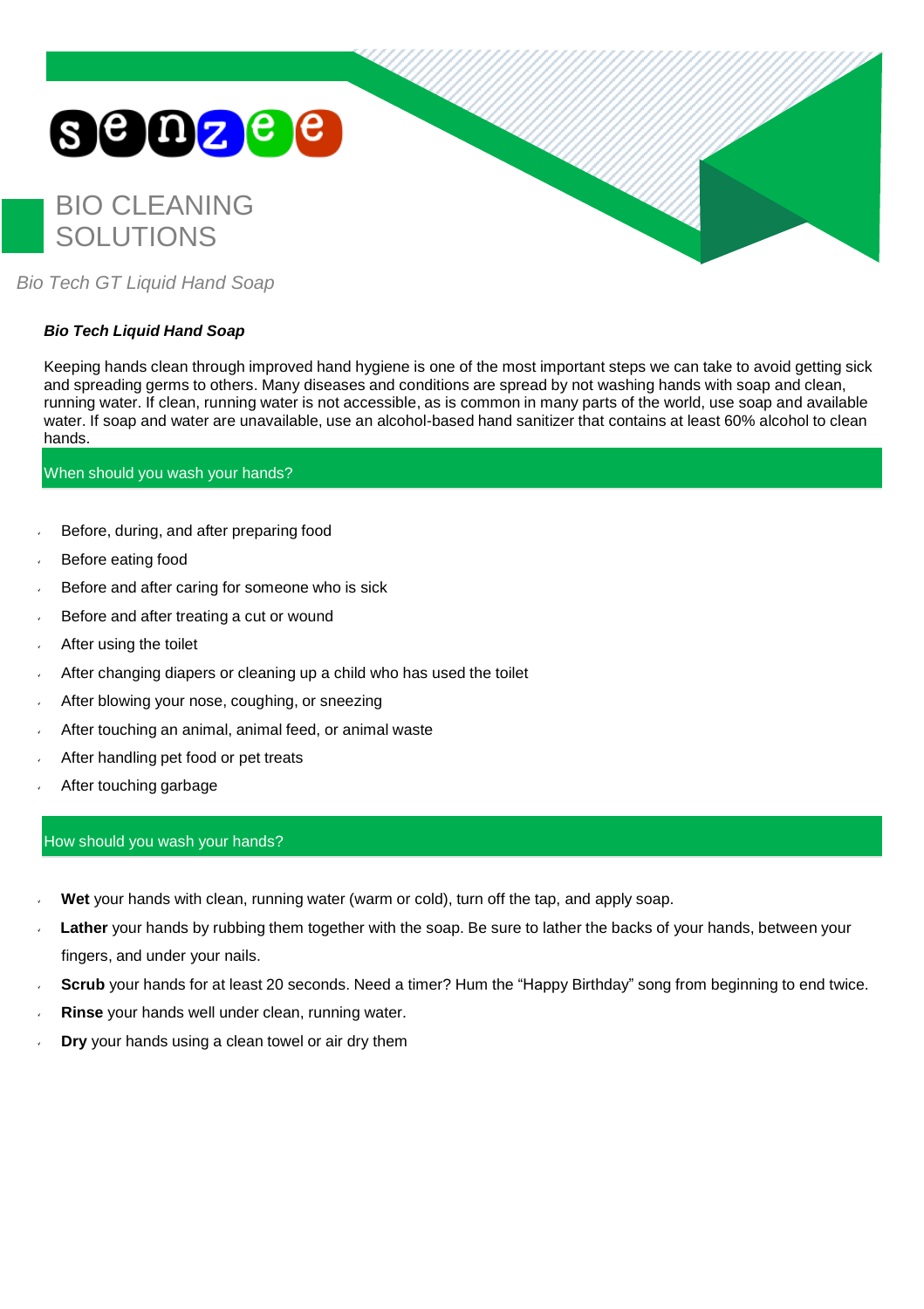# **TESTING OF Liquid Hand Soaps**

RESULTS OF Bio Enzyme Liquid Hand Soap COMPARED TO CURRENT REGULAR & DISINFECTANT SOAPS

The CS Hand soap and foam: is a creamy and a foam Bio Enzyme skin cleanser creating a  $\lambda$ healthy and stable microflora on the hands and other skin areas.



The overall concept of Bio Enzyme hand hygiene is that immediately upon application the Bio Enzyme bacteria will colonize the hands and prevent pathogenic bacteria, yeasts and moulds from multiplying and spreading.

**SUMMARY**: It can be seen that there is a significant difference in the protection against the risk of infection between the hospital legacy cleaning and disinfectant solutions used over the past decades compared to the cleaning ability of Bio Enzyme Hand Soap solutions.

Of prime importance in infection control is the **"Protection Time Factor"**.

Studies show that staff hand washing is inconsistent. Therefore, the protection from disinfecting soaps of only minutes, compared to the many hours of Bio Enzyme protection offering significant advantage in infection control.

This chart demonstrates why Bio Enzyme products, in addition to risk reduction, also provide substantially better cleaning. Disinfectants stop working as soon as they are dry. Bio Enzymes keep working, cleaning and protecting surfaces, for up to three days after each application. However, since skin is a dynamic environment that is constantly touching many different surfaces, repetitively being contaminated and washed, the Bio Enzymes should be used several times per day and for each hand-washing.

## **Biological Validation of Bio Enzyme Liquid Hand Soap**

## **Results**

- The test consisted out of three phases:
- Phase 1: comparative test for immediate and selected pathogen removal.
- Phase 2: protective effect of the bio-enzyme bacteria